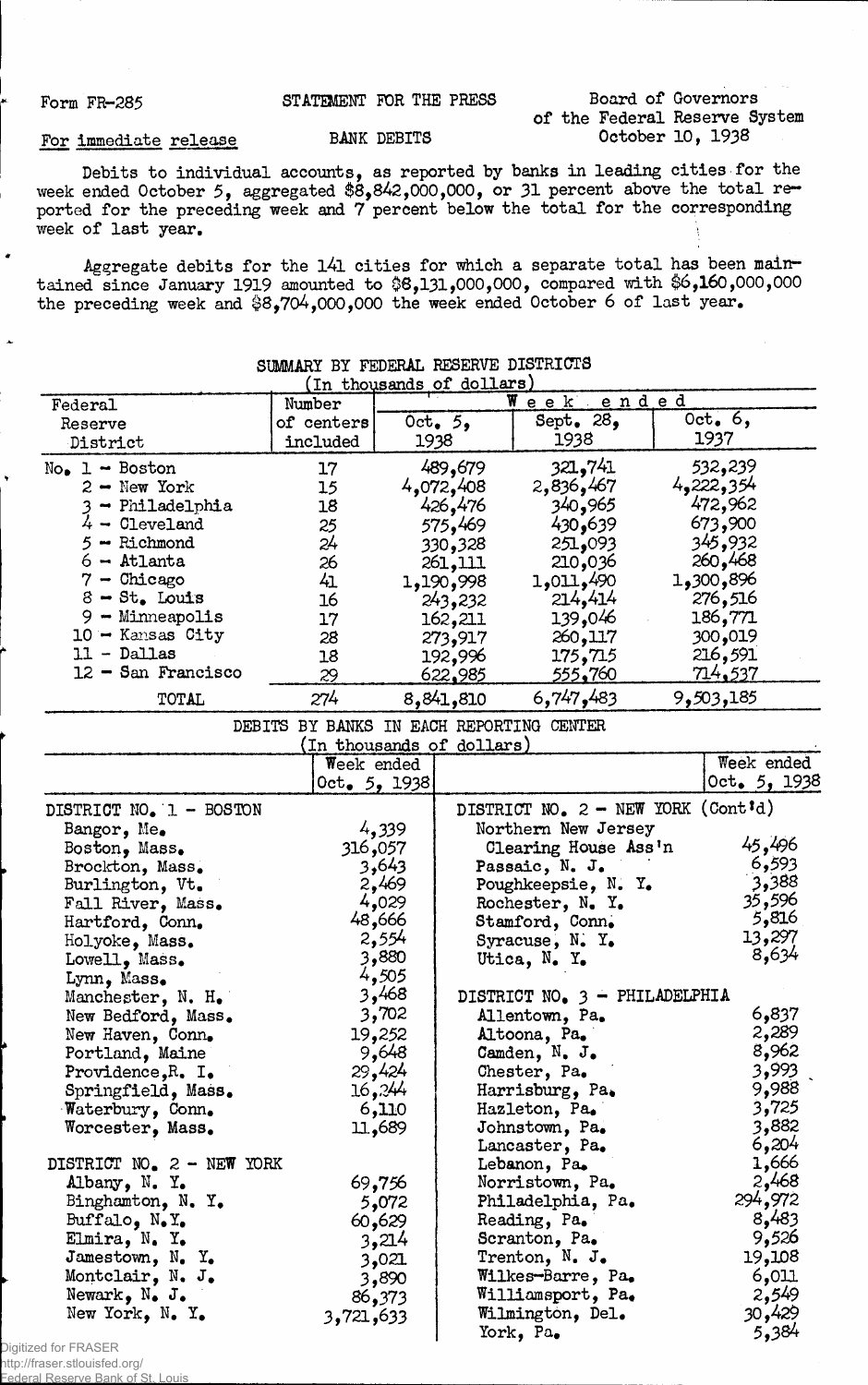Form FR—285-a

 $\frac{1}{2}$ 

 $\ddot{\phantom{1}}$ 

 $\ddot{\phantom{0}}$ 

DEBITS BY BANKS.IN EACH REPORTING CENTER  $\frac{(\text{In thousands of dollars})}{(\text{In thousands of dollars})}$ 

|                                      | Week ended      |                                                   | Week ended     |
|--------------------------------------|-----------------|---------------------------------------------------|----------------|
|                                      | Oct. 5, 1938    |                                                   | Oct. 5, 1938   |
| DISTRICT NO. $4 -$ CLEVELAND         |                 | DISTRICT NO. $6 - \text{ATLANTA} (\text{Cont'd})$ |                |
| Akron, Ohio                          | 21,416          | Elberton, Ga.                                     | 323            |
| Butler, Pa.                          | 2,333           | Hattiesburg, Miss.                                | 1,261          |
| Canton, Ohio                         | 7,611           | Jackson, Miss.                                    | 11,738         |
| Cincinnati, Ohio                     | 75,831          | Jacksonville, Fla.                                | 16,926         |
| Cleveland, Ohio                      | 168,521         | Knoxville, Tenn.                                  | 7,510          |
| Columbus, Ohio                       | 44,035          | Macon, Ga.                                        | 3,724          |
| Dayton, Ohio                         | 15,844          | Meridian, Miss.                                   | 3,119          |
| Erie, Pa.                            | 6,230           | Miami, Fla.                                       | 8,238          |
| Franklin, Pa.                        | 841             | Mobile, Ala.                                      | 8,992          |
| Greensburg, Pa.                      | 2,734           | Montgomery, Ala.                                  | 6,338          |
| Hamilton, Ohio                       | 3,282           | Nashville, Tenn.                                  | 18,568         |
| Homestead, Pa.                       | 786             | Newnan, Ga.                                       | 545            |
| Lexington, Ky.                       | 4,916           | New Orleans, La.                                  | 69,848         |
| Lima, Ohio                           | 3,693           | Pensacola, Fla.                                   | 2,040          |
| Lorain, Ohio                         | 1,342           | Savannah, Ga.                                     | 7,077          |
| Middletown, Ohio                     | 2,367           | Tampa, Fla.                                       | 5,917          |
| Oil City, Pa.<br>Pittsburgh, Pa.     | 2,280           | Valdosta, Ga.                                     | 880            |
| Springfield, Ohio                    | 149,081         | Vicksburg, Miss.                                  | 1,895          |
| Steubenville, Ohio                   | 3,747           | DISTRICT NO. 7 - CHICAGO                          |                |
| Toledo, Ohio                         | 2,225<br>32,355 | Adrian, Mich.                                     | 859            |
| Warren, Ohio                         | 2,483           | Aurora, Ill.                                      | 2,522          |
| Wheeling, W. Va.                     | 6,391           | Battle Creek, Mich.                               | 3,007          |
| Youngstown, Ohio                     | 13,258          | Bay City, Mich.                                   | 2,595          |
| Zanesville, Ohio                     | 1,867           | Bloomington, Ill.                                 | 2,737          |
|                                      |                 | Cedar Rapids, Iowa                                | 6,304          |
| DISTRICT NO. 5 - RICHMOND            |                 | Champaign-Urbana, Ill.                            | 3,395          |
| Asheville, N. C.                     | 2,963           | Chicago, Ill.                                     | 736,605        |
| Baltimore, Md.                       | 91,882          | Clinton, Iowa                                     | 1,539          |
| Charleston, S. C.                    | 3,715           | Danville, Ill.                                    | 2,805          |
| Charleston, W. Va.                   | 11,268          | Davenport, Iowa                                   | 6,246          |
| Charlotte, N. C.                     | 13,349          | Decatur, Ill.                                     | 4,691          |
| Columbia, S. C.                      | 6,272           | Des Moines, Iowa                                  | 25,257         |
| Cumberland, Md.                      | 1,708           | Detroit, Mich.                                    | 174,803        |
| Danville, Va.                        | 5,373           | Dubuque, Iowa                                     | 2,388          |
| Durham, N. C.                        | 13,345<br>4,350 | Elgin, Ill.                                       | 1,763          |
| Greensboro, $N_e$ $C_e$              | 4,840           | Flint, Mich.                                      | 5,672          |
| Greenville, S. C.<br>Hagerstown, Md. | 2,361           | Fort Wayne, Ind.                                  | 7,169<br>2,699 |
| Huntington, W. Va.                   | 3,934           | Gary, Ind.<br>Grand Rapids, Mich.                 | 11,524         |
| Lynchburg, Va.                       | 3,304           | Green Bay, Wis.                                   | 3,235          |
| Newport News, Va.                    | 1,793           | Hammond, Ind.                                     | 1,467          |
| Norfolk, Va.                         | 12,335          | Indianapolis, Ind.                                | 45,407         |
| Portsmouth, Va.                      | 1,049           | Jackson, Mich.                                    | 3,419          |
| Raleigh, N. C.                       | 11,858          | Kalamazoo, Mich.                                  | 4,760          |
| Richmond, Va.                        | 49,513          | Lansing, Mich.                                    | 5,093          |
| Roanoke, Va.                         | 6,344           | Manitowoc, Wis.                                   | 1,640          |
| Spartanburg, S. C.                   | 2,476           | Mason City, Iowa                                  | 2,670          |
| Washington, D.C.                     | 61,630          | Milwaukee, Wis.                                   | 57,012         |
| Wilmington, N. C.                    | 2,894           | Moline, Ill.                                      | 1,202          |
| Winston-Salem, N. C.                 | 11,772          | Muscatine, Iowa                                   | 988            |
|                                      |                 | Oshkosh, Wis.                                     | 2,226          |
| DISTRICT NO. 6 - ATLANTA             |                 | Peoria, Ill.                                      | 14,295         |
| Albany, Ga.                          | 1,115           | Rockford, Ill.                                    | 5,528          |
| Atlanta, Ga.<br>Augusta, Ga.         | 45,931          | Saginaw, Mich.                                    | 4,299          |
| Birmingham, Ala.                     | 4,335           | Sheboygan, Wis.                                   | 3,311          |
| Brunswick, Ga.                       | 20,370<br>534   | Sioux City, Iowa                                  | 8,125          |
| Chattanooga, Tenn.                   | 9,767           | South Bend, Ind.<br>Springfield, Ill.             | 7,918          |
| Columbus, Ga.                        | 3,360           | Terre Haute, Ind.                                 | 5,212<br>4,360 |
| Dothan, Ala.                         | 760             | Waterloo, Iowa                                    | 4,251          |

Digitized for FRASER http://fraser.stlouisfed.org/

 $\frac{1}{2}$ 

Federal Reserve Bank of St. Louis